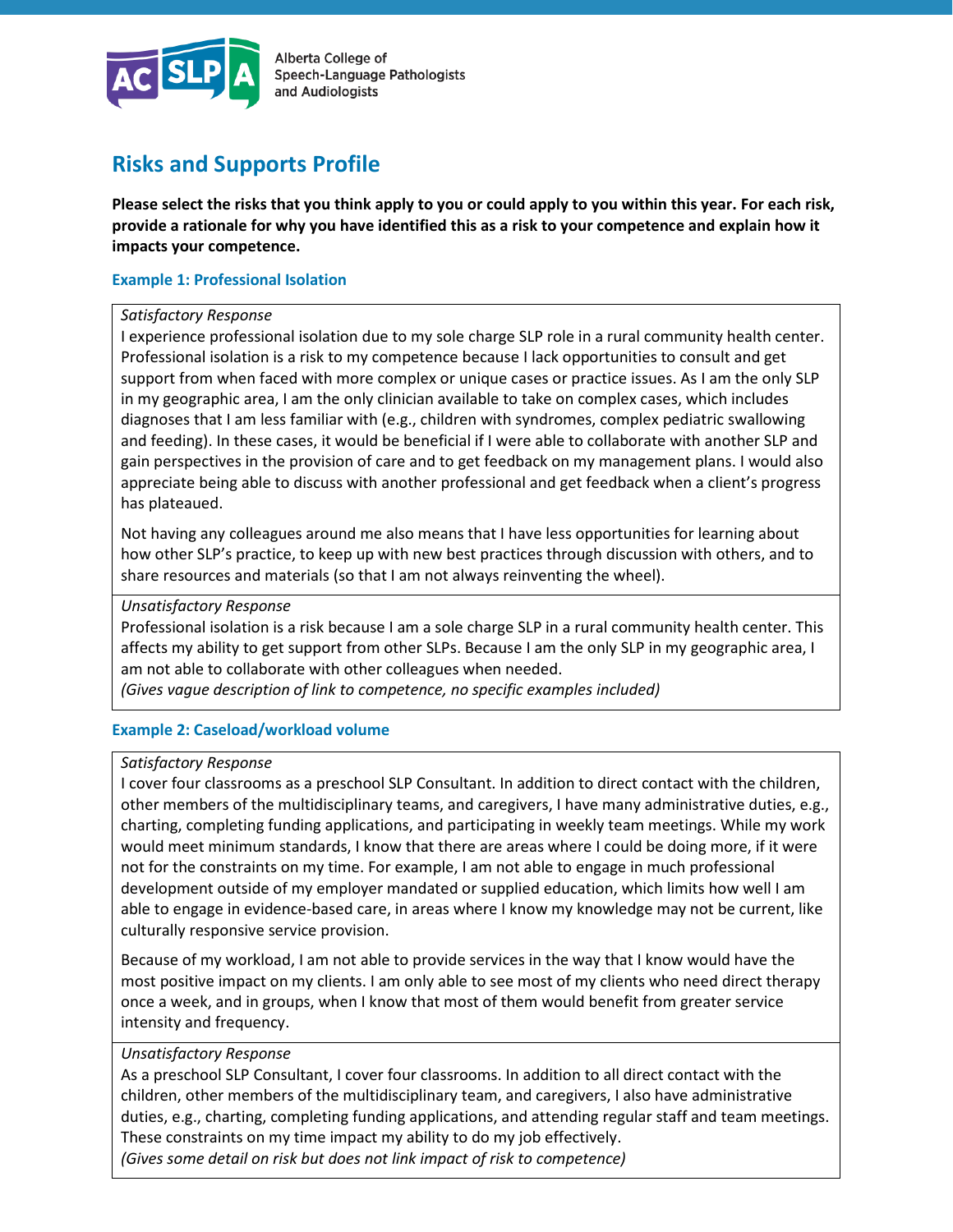# **Example 3: Transitions**

# *Satisfactory Response*

After ten years as a stroke unit clinician, earlier this year I moved into an SLP practice lead position. This is a significant change for me as I no longer have any direct contact with clients, have new supervisory responsibilities, and am responsible for providing support and direction for the practice of SLP on the ward.

There are many aspects of the managerial role that I do not have training or experience in, like leadership, or conflict management. In addition, I am still learning about the administrative requirements of the job (e.g., the various policies and procedures and standards of practice). Because I do not yet have full competency in all the skills required for this job, decision-making is difficult, as I need to spend extra time researching and ensuring that the decisions I make are the right ones. Transitioning out of direct client care and not being 'on the ground' has also made me out of touch with the practical aspects of service provision. Losing this context for decision-making makes it more difficult for me to provide direction about the provision of quality services to the clinicians I supervise.

# *Unsatisfactory Response*

Earlier this year I transitioned from being a frontline stroke unit SLP into a practice lead at the unit. In this role, I supervise a team of SLPs and provide overall guidance and direction for SLP services on the unit.

The most difficult part of this transition for me has been that I had to transition away from direct client care, and no longer having one to one interactions with clients and their families. I really enjoyed interacting with clients, and helping them recover after a stroke, and this is something I greatly miss in my new position.

*(Does not link risk to competence)*

# **Example 4: Lack of clinical exposure/experience**

# *Satisfactory Response*

I am a recent graduate, who graduated earlier this year and I have only been working as an Audiologist for 5 months.

Currently, I am working in a very busy practice and see a variety of adult and pediatric clients. My competence is most at risk with pediatric amplification, as I am still gaining experience on working with this population, and I don't yet feel fully comfortable with this practice area. As my knowledge and experience with this population is minimal, I still have to stop to look up information or consult with another colleague before I proceed with service delivery decisions, as I want to make sure I am doing the right thing. I find I am always in a rush to make up for my current lack of efficiency and I don't always have the time to adequately think through what it is I need to do. I am concerned that I will miss relevant information and make mistakes with my clients.

# *Unsatisfactory Response*

I am a new graduate who has been working as an audiologist for five months. I am still learning how to do my job effectively and efficiently, and I am always in a rush. I don't yet feel completely comfortable in my new job, and I am worried I am missing important information. *(Does not link risk to competence, does not provide examples of how risk impacts competence)*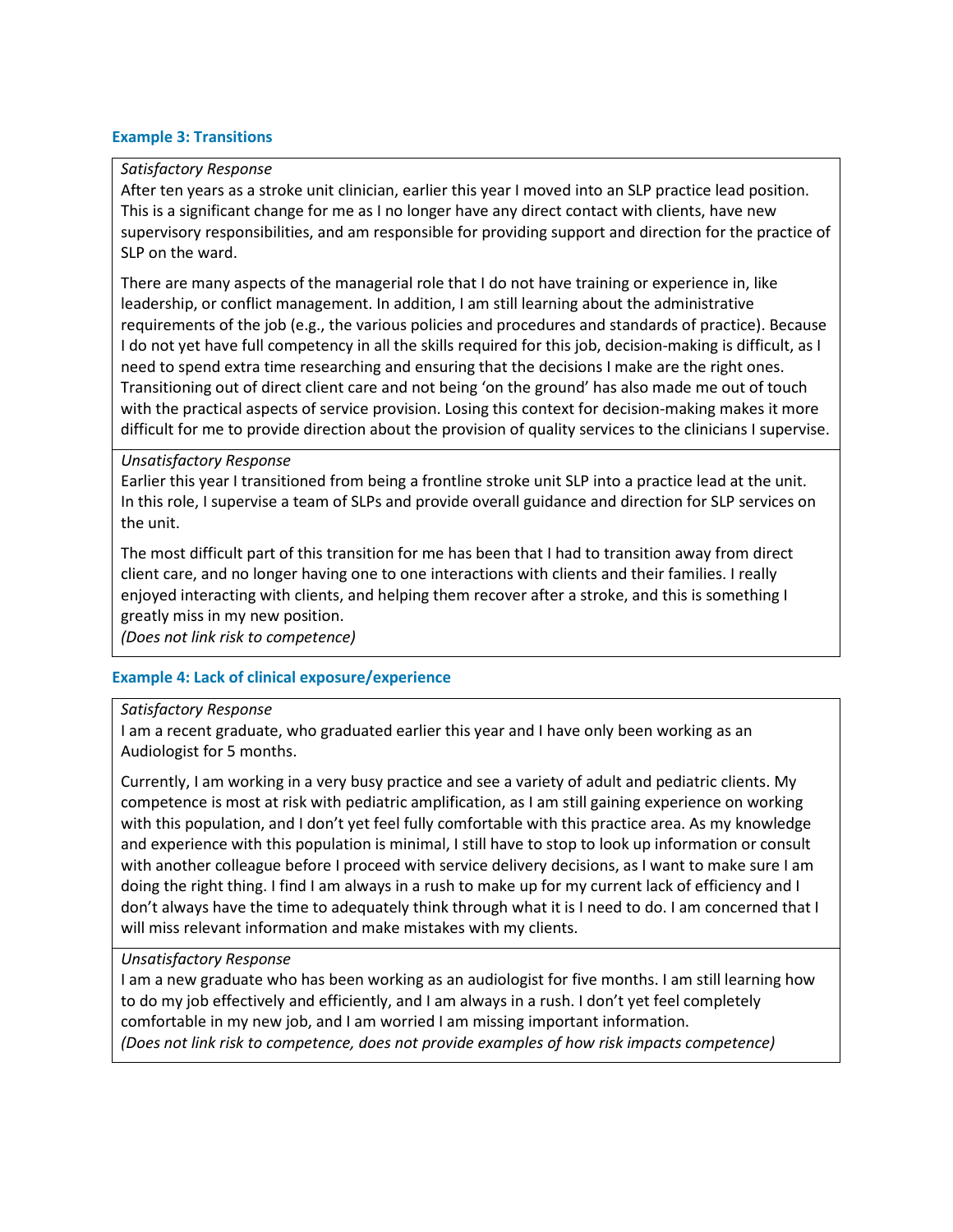**Please select the supports that apply to you or could apply to you within this year. For each support identified, provide a rationale for why you have identified this as a support to your competence and explain how it impacts your competence.** 

# **Example 1: Personalized support and feedback**

#### *Satisfactory Response*

I work in a busy private clinic with four other audiologists. We see a significant variety of adult and pediatric patients, including those with complex conditions who require thoughtful approaches with respect to communication, testing, and intervention. The audiologists at my clinic meet twice monthly as a group to share and discuss more involved patient cases. We collaborate on effective approaches for managing patient needs. These regular group discussions support my competency in being able to effectively apply appropriate testing techniques, interpret assessments, and make effective recommendations for treatment/intervention. These meetings also keep me up to date on new evidence and practices, as they are a time to share information on new research articles that we have read or professional development courses we have taken.

# *Unsatisfactory Response*

I work in a busy private clinic with four other audiologists. We meet twice a month to collaborate on more difficult and complex patient cases, which I find very helpful.

*(Gives vague description of link to competence, no specific examples included)*

# **Example 2: Wellness**

# *Satisfactory Response*

I am a sole proprietor private practice SLP. In addition to clinical management of my clients, I am also in charge of all the administrative and business aspects of my practice. Since becoming very overwhelmed with all these responsibilities earlier in the year, I have taken steps to stick to a set work routine, to not work outside of my scheduled work hours, and to take time for self-care. Taking these steps has helped to maintain my competence in my practice. For example, when I step away from 'work mode' for the evening, I find that I am more energized the next day, and I have definitely noticed a difference in my focus and concentration during sessions with clients, as well my energy and engagement levels with my clients, particularly the clients who require a more 'high energy' SLP (preschoolers).

I realized that I was experiencing some burnout before I put the wellness measures in place. Since I am no longer experiencing that level of stress and burnout, I find that I am more motivated and reflective on my service provision. For example, I now have the space to think more about service improvements that I would like to see happen in my clinic, and how to make those changes happen (e.g., rethinking my toy inventory and sourcing new and exciting toys and games).

Since sorting out a better work-life balance, I have also noticed that I am more excited to learn more about practice areas I am passionate about, and I have been taking more professional development courses on autism spectrum disorder and assessment and intervention with this population.

# *Unsatisfactory Response*

Wellness is a support for me because I am a sole proprietor private practice clinician. I work full time hours and I am in charge of the clinical management of the clinic as well as the business side. I do not have any support staff and so I was getting very overwhelmed with all the responsibilities of running a clinic. I was very stressed and experiencing burnout and had difficulties concentrating during sessions with my clients. I found it difficult to relax even when I wasn't with clients as I was always in 'work mode.'

*(Link to competence not evident/clear, inference required from reader)*